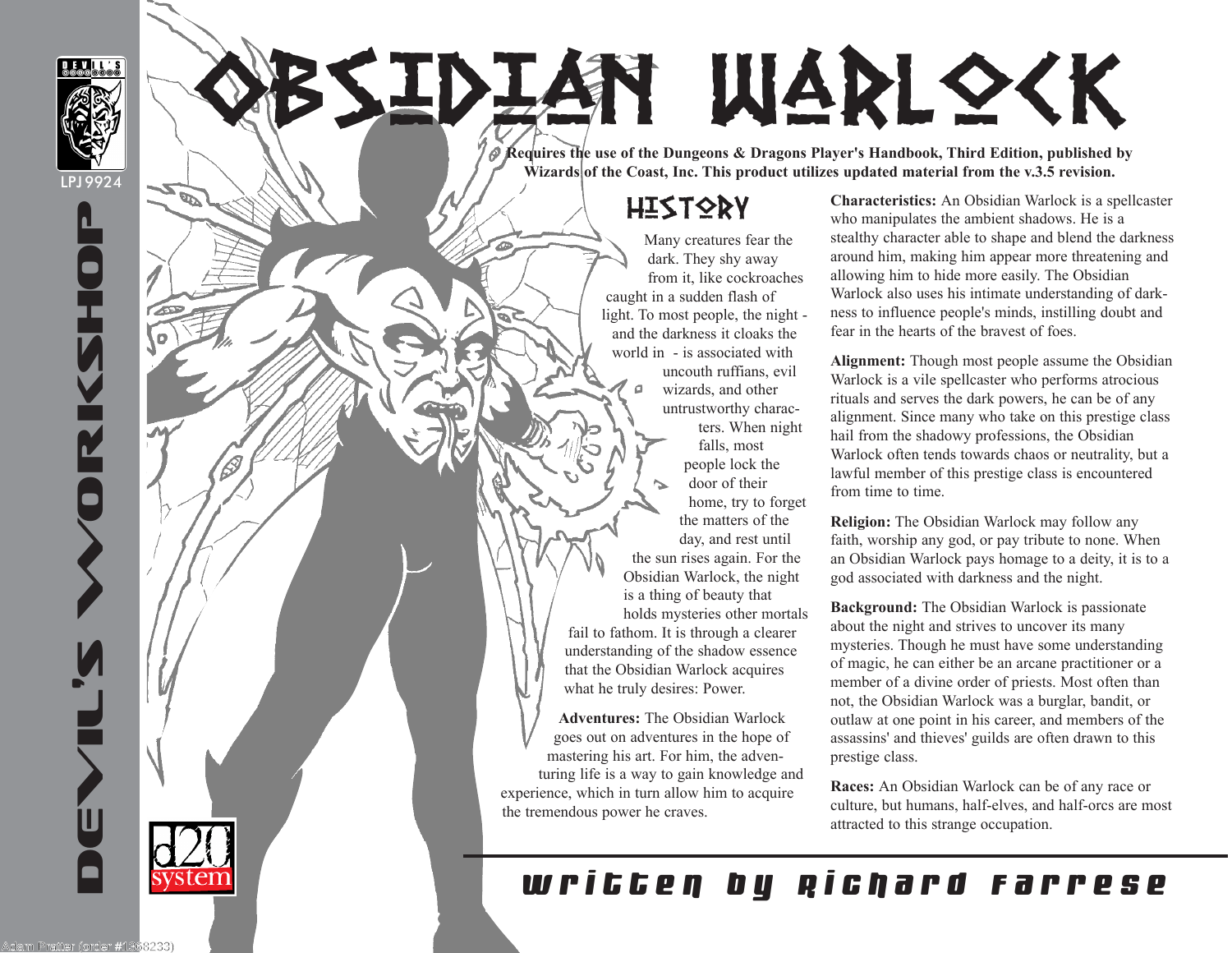**Other Classes:** An Obsidian Warlock can work with characters of any profession, but others often misjudge him. Though assassins, blackguards, and evil rogues see the Obsidian Warlock as a potential ally, good-aligned clerics and paladins often assume he is malicious or dishonorable. Though this might be true of an evilhearted Obsidian Warlock, a good or neutral member of this prestige class often act with kindness and honor, and he has no qualms about associating with members of any class.

**Hit Die:** d4

**Skill Points at Each Level:** 2 + Int modifier

#### Class Requirements

To qualify to become an Obsidian Warlock, a character must fulfill all the following requirements:

**Alignment:** Any **Race:** Any **Base Attack Bonus:** +3 **Concentration:** 4 ranks **Hide:** 4 ranks **Knowledge (***arcana***):** 8 ranks **Spellcraft:** 8 ranks **Feats:** Stealthy, Still Spell

**BASE**

**Spellcasting:** Ability to cast at least three of the following spells: *Cause Fear*, *Darkness*, *Darkvision*, *Deeper Darkness*, *Eeyebite*, *Fear*, *Scare*, and *Symbol of Fear*.

#### Class Skills

The Obsidian Warlock's class skills (*and the key ability for each*) are Concentration (*Con*), Hide (Dex), Intimidate (*Cha*), Knowledge (*arcana*) (*Int*), Move Silently (*Dex*), and Spellcraft (*Int*).

## Class Features

All the following are class features of the Obsidian Warlock prestige class:

**Weapon and Armor Proficiency:** An Obsidian Warlock gains no new proficiency in the use of weapons, armor, or shield.

**Spells per Day:** An Obsidian Warlock continues to gain access to more powerful magic while gaining levels in this prestige class. Starting at 2nd level and at every new even-numbered level thereafter, the Obsidian Warlock gains new spells per day as if he had also increased a level in the spellcasting class he belonged to before he added this prestige class. He does not,

however, benefit from any other advantages a character of that class would have gained (*such as improved saves and hit dice*). At 2nd level, he adds 1 level to the level of whatever other spellcasting class he has, and then determines the spells per day accordingly. Every two levels after 2nd (*4th level, 6th level, etc.*), the Obsidian Warlock adds another level to his original spellcasting class to determine the amount of spells he can cast each day.

If a character had more than one spellcasting class before he became an Obsidian Warlock, the player must decide to which class to assign each of these additional levels for the purpose of determining spells per day.

**Darkness (Sp):** An expert at manipulating shadows, the Obsidian Warlock is also a master at creating them. Beginning at 1st level, the Obsidian Warlock may cast *Darkness* (*which is automatically extended - see the Obsidian Warlock's shadow casting ability below*) a certain amount of times each day. At 1st level, he can cast *Darkness* once every day, and one additional time per day every two levels thereafter (*twice at 3rd level, three times at 5th level, etc.*).

**Darkvision (Su):** The 1st level Obsidian Warlock gains darkvision with a 60 feet range. This ability functions as

# obsidian warlock

|              | BASE<br><b>ATTACK</b> | FORT.       | REF.        | WILL        |                                              |                            |
|--------------|-----------------------|-------------|-------------|-------------|----------------------------------------------|----------------------------|
| <b>LEVEL</b> | <b>BONUS</b>          | <b>SAVE</b> | <b>SAVE</b> | <b>SAVE</b> | <b>SPECIAL</b>                               | <b>SPELLS PER LEVEL</b>    |
|              | $+0$                  | $+0$        | $+0$        | $+2$        | Darkness 1/day, darkvision, shadow casting   |                            |
|              | $+1$                  | $+0$        | $+0$        | $+3$        | Energy sponge 1, shadow manipulation         | +1 level of existing class |
|              | $+1$                  | $+1$        | $+1$        | $+3$        | Darkness 2/day, emotion control (Cause fear) |                            |
|              | $+2$                  | $+1$        | $+1$        | $+4$        | Energy sponge 2                              | +1 level of existing class |
|              | $+2$                  | $^{+1}$     | $+1$        | $+4$        | Darkness 3/day, shadow sight                 |                            |
|              | $+3$                  | $+2$        | $+2$        | $+5$        | Emotion control (Scare), energy sponge 3     | +1 level of existing class |
|              | $+3$                  | $+2$        | $+2$        | $+5$        | Darkness 4/day, shadow cloud                 |                            |
|              | $+4$                  | $+2$        | $+2$        | $+6$        | Energy sponge 4                              | +1 level of existing class |
|              | $+4$                  | $+3$        | $+3$        | $+6$        | Darkness 5/day, emotion control (Fear)       |                            |
| 10           | $+5$                  | $+3$        | $+3$        | $+7$        | Energy sponge 5, shadow blend                | +1 level of existing class |
|              |                       |             |             |             | There are only 10 levels to this class       |                            |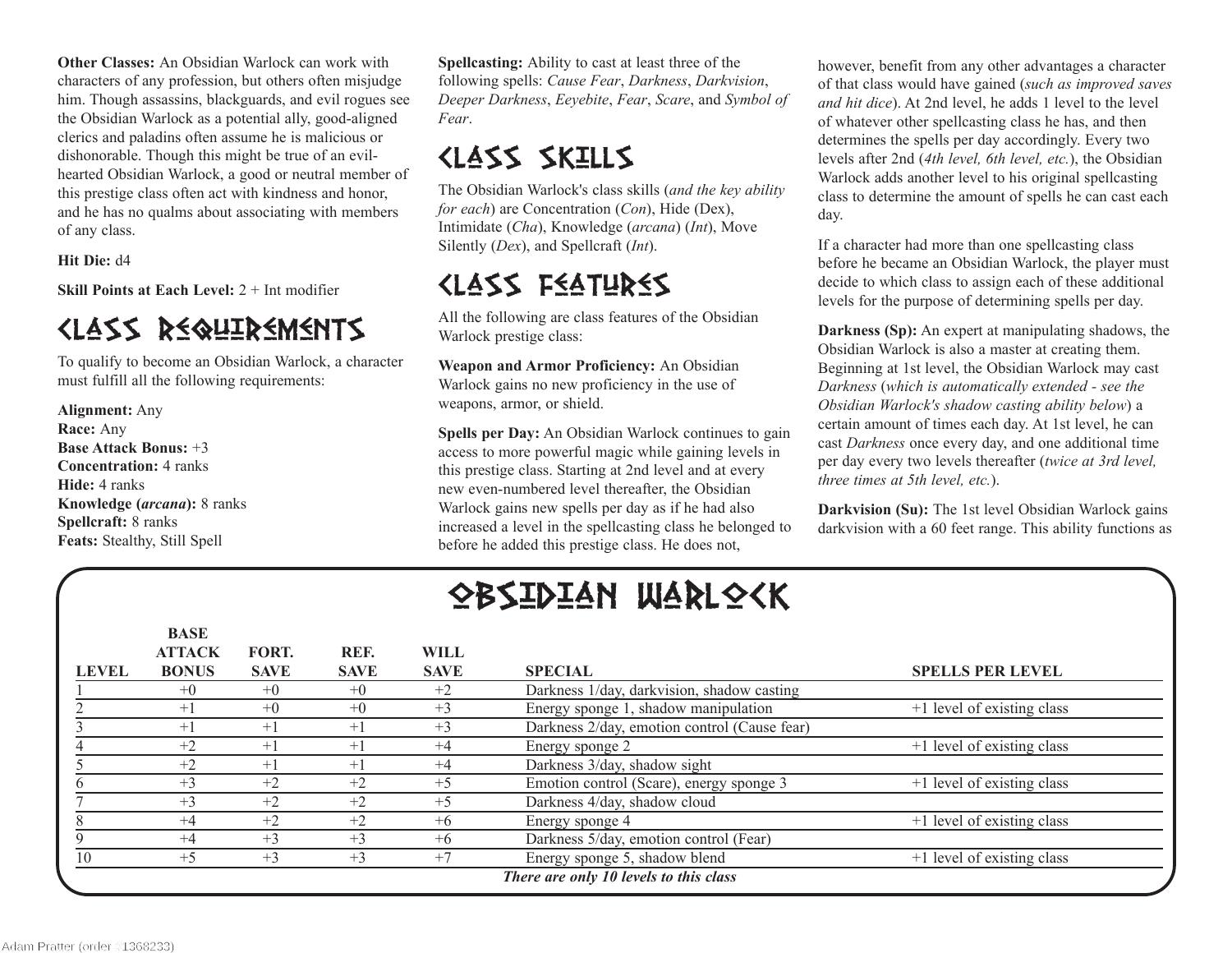the racial ability of the same. If the Obsidian Warlock is from a race that already has darvision, the range of the ability augments by 30 feet instead.

**Shadow Casting (Su):** The Obsidian Warlock specializes in shadow magic. All *Darkness* and *Deeper Darkness* spells cast by him are considered extended (as per the Extend Spell feat). This ability takes effect automatically, regardless of the fact that the Obsidian Warlock has the Extend Spell feat or not, and without any need to use a spell slot one level higher than the actual spell level. If the Obsidian Warlock casts an extended *Darkness* or *Deeper Darkness* spell (using the Extend Spell feat and a spell slot one level higher than the actual spell level), the duration of the spell is quadrupled.

Because of his expertise in shadow magic, the Obsidian Warlock also receives  $a + 1$  insight bonus for every level he has in this prestige class to any Spellcraft check made to comprehend, identify, or recognize spells associated with shadows and darkness, such as *Darkness*, *Darkvision*, *Deeper Darkness*, *Shades*, *Shadow Conjuration*, *Shadow Evocation*, and the like.

**Energy Sponge (Su):** The Obsidian Warlock's comprehension of the element of darkness allows him to understand the basic fabric of the other elemental types. This understanding enables the Obsidian Warlock to absorb a small portion of the damage dealt to him by any elemental source. At 2nd level, energy sponge absorbs 1 point of damage dealt by acid, cold, electricity, fire, and sonic energy each round. If the Obsidian Warlock is submitted to different energy types in the same round, the damage received by each type is reduced by 1 point. At 4th level and every two levels thereafter (*6th level, 8th level, and 10th level*), energy sponge absorbs 1 extra point of each energy type. A 6th level Obsidian Warlock, for instance, would ignore up to 3 points of damage from each of the five energy types every round.

**Shadow Manipulation (Su):** When he attains 2nd level, the Obsidian Warlock's understanding of the nature of shadow sharpens. He can subtly manipulate the ambient shadows, allowing him to appear more threatening and hide more easily, even in full daylight.

At 2nd level, he gains a +1 circumstance bonus to all Hide, Intimidate, and Sleight of Hand checks. This bonus augments by  $+1$  at 4th level and every two levels thereafter (*6th level, 8th level, and 10th level*). Shadow manipulation is instinctive and the Obsidian Warlock does not need to concentrate in order to use the ability, which is always in effect.

**Emotion Control (Sp):** By controlling the ambient shadows to slightly alter his facial features, the 3rd level Obsidian Warlock is able to instill doubt in the heart of living enemies. He can now *Cause Fear* in others up to one time per day for every three Obsidian Warlock levels he has (*once at 3rd level, twice at 6th, and three times at 9th level*). This spell-like ability works as the spell of the same name.

When he attains 6th level, the Obsidian Warlock can use his emotion control ability to *Scare* others. He can *Scare* living enemies, as the spell, once per day at 6th level and twice every day when he attains 10th level.

When he reaches 9th level, the Obsidian Warlock can put *Fear* in the heart of those who would oppose him. He can use this spell-like ability once per day.

**Shadow Sight (Su):** The Obsidian Warlock's intrinsic knowledge of darkness allows him to see through the unnatural shadows he creates. At 5th level, he gains the ability to see through all *Darkness* and *Deeper Darkness* spells he casts, just as if it were natural darkness. He is still unable to see through the magical darkness created by other creatures or spellcasters, however.

**Shadow Cloud (Su):** When he attains 7th level, the Obsidian Warlock's ability to control the surrounding darkness becomes so great that he is now able to generate a subtle cloud of shadows around him. These shadows cloak the Obsidian Warlock's body, making it appear blurred and distorting its outline. While this ability is in effect, the Obsidian Warlock gains concealment (*20% mischance*) as well as an additional +5 circumstance bonus to all Hide checks (*which stacks with the bonus provided by his shadow manipulation ability*). Shadow cloud lasts a number of rounds equal to the Obsidian Warlock's Will save. The Obsidian Warlock may use this ability a number of times per day

equal to either his Intelligence or Charisma modifier, whichever is greater (*minimum of once each day*). Shadow cloud cannot be used in illumination condition of full daylight, but works at any other time. Artificial illumination, even *Light* or *Continual Flame*, does not negate this ability, but a *Daylight* or *True Seeing* spell will.

**Shadow Blend (Su):** At 10th level, the Obsidian Warlock becomes a true master of shadows. In any condition of illumination other than full daylight, the 10th level Obsidian Warlock can blend into the shadows, effectively giving him total concealment. Shadow blend can be used a number of rounds per day equaling the Obsidian Warlock's Will save + either his Intelligence or Charisma modifier (*whichever is greater*). There is no limitation to the amount of times the Obsidian Warlock can blend into shadows and emerge from them again until the maximum number of rounds he can spend each day has been used. Like shadow cloud, natural illumination - even from a *Light* or *Continual Flame* spell - does not negate shadow blend. A *Daylight* spell, however, cancels this ability.

All text on all pages is Open Game Content as defined by the Open Gaming License. See page 4 for more information.

#### **Artwork:** *Tony Perna*

Wizards of the Coast are trademarks of Wizards of the Coast, Inc. in the United States and other countries and are used with permission.

## OPEN GAME LICENSE Version 1.0a

The following text is the property of Wizards of the Coast, Inc. and is Copyright 2000 Wizards of the Coast, Inc ("Wizards"). All Rights Reserved.

1. Definitions: (a)"Contributors" means the copyright and/or trademark owners who have contributed Open Game Content; (b)"Derivative Material" means copyrighted material including derivative works and transla-